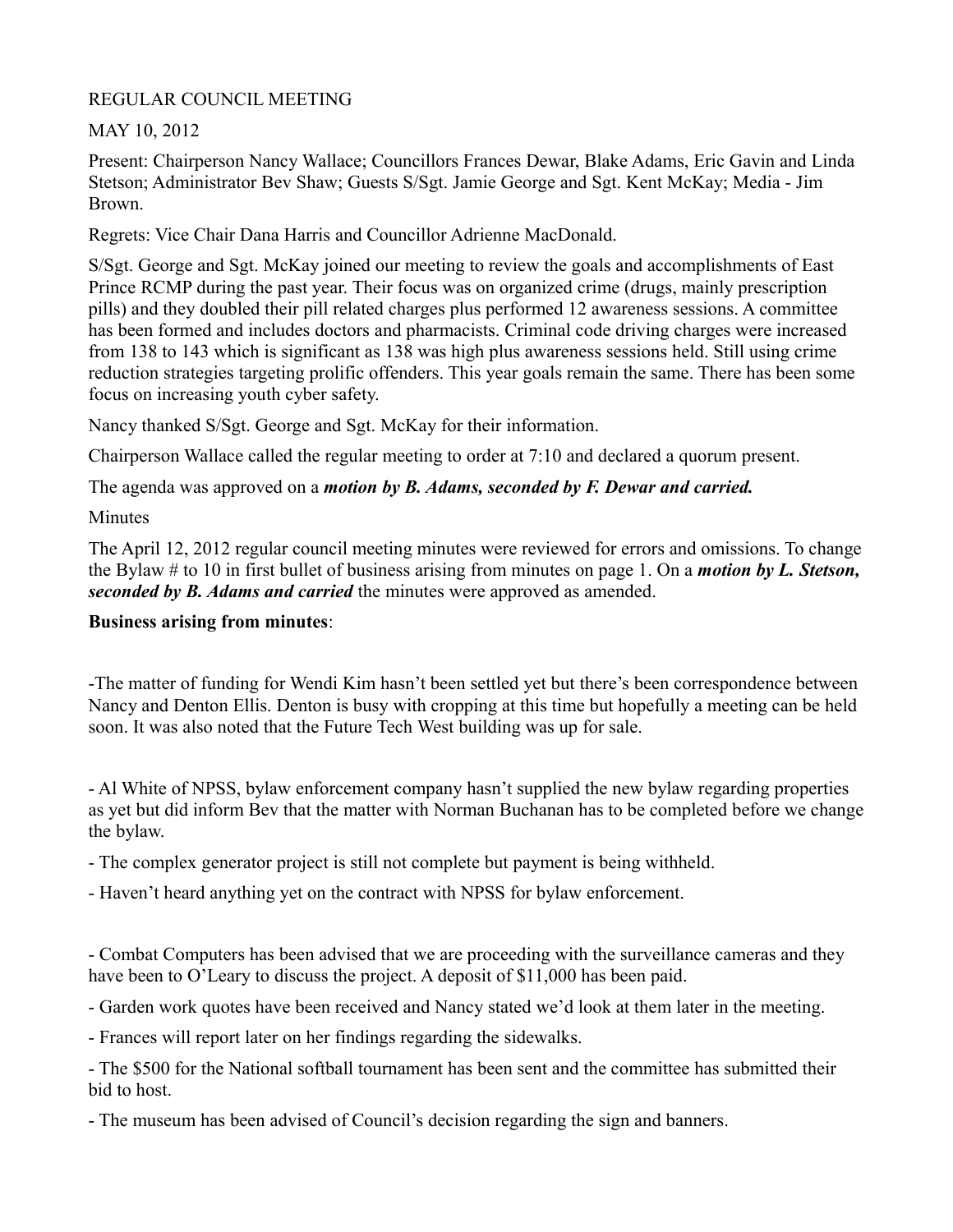- Quote to repair train at Centennial Park hasn't been received as yet.

- Community Inclusions have been doing a great job cleaning up the garbage at the parks and ballfield. We are planning a BBQ for them on May  $22<sup>nd</sup>$ .

- Bev reported that the current company hosting our website is paid to end of July so the new company took it over until we could determine what to do about Blake hosting it. Blake reported that changing the url to .com would be simple and would allow him to host. Council agreed this to be done.

### **Financial Business:**

Financial report for January, February and March, 2012 was approved on a *motion by B. Adams, seconded by F. Dewar and carried.* January - March revenue: general \$200,599.07; sewer \$46,143.78. January - March expenses: general \$190,898.65; sewer \$14,856.20. Bank balances at end of March: general <\$18,625.56>; sewer \$37,533.16. Budget update to end of March was circulated to Council.

Financial report for April, 2012 was approved on a *motion by B. Adams, seconded by L. Stetson and carried.* April revenue: general \$14,255.94; sewer \$1,983.89. April expenses: general \$85,701.19; sewer \$3,593.88. Bank balances at end of April: general <\$88,201.41>; sewer \$38,952.06. Budget update to end of April was circulated to Council.

### NEW BUSINESS

Chairperson's report

Nancy reported attending the Stuart MacDonald apartment opening on April 16<sup>th</sup>, the FPEIM AGM in Georgetown on April 23<sup>rd</sup>, and the Fire Department meeting on May 1<sup>st</sup>.

June meeting

As Bev is unable to attend the regularly scheduled meeting on June  $14<sup>th</sup>$ , it was rescheduled for June  $7<sup>th</sup>$ .

### Planning board

As Council members act as Planning Board members as well, Council members were asked to consider recommendation of amendments to Official Plan and Zoning and Subdivision Control Bylaw as follows:

1. The future land use designation of PID#41228 located at 22 Beechwood Avenue, as shown on Map 4 - Community of O'Leary: Concept Plan For Future Land Use, of the Official Plan for the Community of O'Leary, is designated as Public Service and Institution designation, hereby excluding it from its former designation of Residential.

2. The future land use designation of PID#42234 located at 555 Main Street, as shown on Map 4 - Community of O'Leary: Concept Plan For Future Land Use, of the Official Plan for the Community of O'Leary, is designated as Commercial, hereby excluding it from its former designation of Residential.

3. The future land use designation of PID#1009729 located at 81 Gaspe Road as shown on Map 4 - Community of O'Leary: Concept Plan For Future Land Use, of the Official Plan for the Community of O'Leary, is designated as Recreation and Public Open Space designation.

The Planning Board supported these amendments.

Rezoning resolutions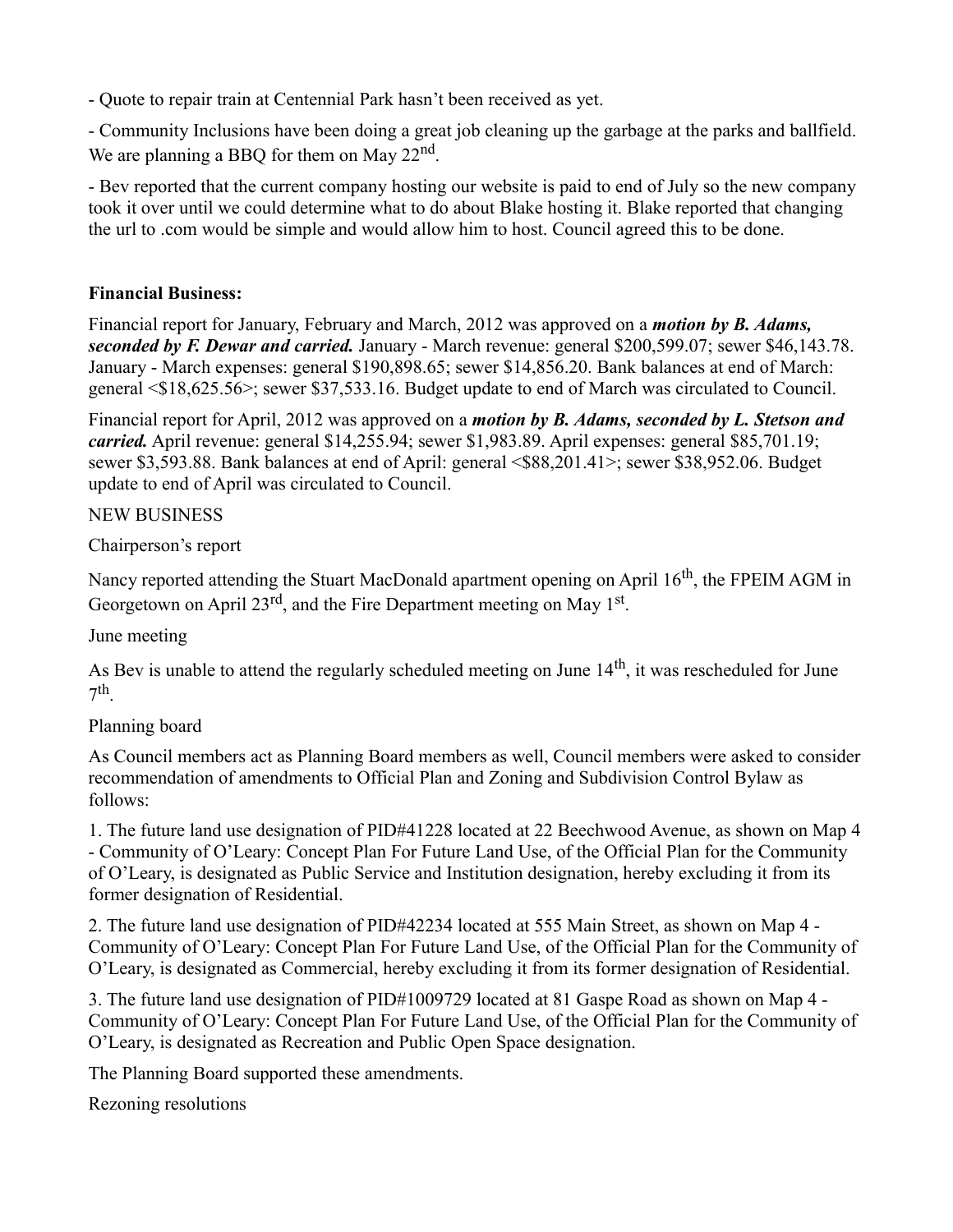It was *moved by Blake Adams, seconded by Linda Stetson and carried* that the Community of O'Leary Official Plan Amendment OPA-01-2012 resolution be brought forward for consideration.

### OFFICIAL PLAN AMENDMENT RESOLUTION

WHEREAS an application has been made on behalf of the Province of PEI for PID#41228 located at 22 Beechwood Avenue to amend the Map 4 - Community of O'Leary: Concept Plan For Future Land Use, of the Official Plan for the Community of O'Leary from Residential (R) designation to Public Service and Institutional (I) designation;

AND WHEREAS an application has been made on behalf of Arcadia Sites Limited, In Trust for PID#42234 located at 555 Main Street to amend Map 4 - Community of O'Leary: Concept Plan For Future Land Use, of the Official Plan for the Community of O'Leary from Residential (R) designation to Commercial (C) designation;

AND WHEREAS an application has been made on behalf of the Community of O'Leary, for PID #1009729 located at 81 Gaspe Road to amend Map 4 - Community of O'Leary: Concept Plan For Future Land Use, of the Official Plan for the Community of O'Leary, currently without a designation to Recreation and Public Open Space (O) designation;

AND WHEREAS in accordance with Section 18(2) of the Planning Act the Official Plan for the Community of O'Leary Council may amend the Official Plan to ensure the continued responsiveness of the Official Plan to the development goals of the municipality;

AND WHEREAS approval of the application has been recommended by Planning Board;

BE IT RESOLVED that Offical Plan Amendment OPA-01-2012, to amend the Official Plan for the Community of O'Leary, be hereby read a first time.

It was *moved by Linda Stetson, seconded by Blake Adams and carried* that first reading of Community of O'Leary Official Plan Amendment OPA-01-2012 be approved.

It was *moved by Frances Dewar, seconded by Eric Gavin and carried* that the Community of O'Leary Zoning and Subdivision Control Bylaw Amendment BY-01-2012 resolution be brought forward for consideration.

### BYLAW AMENDMENT RESOLUTION

WHEREAS an application has been made on behalf of the Province of PEI for PID#41228 located at 22 Beechwood Avenue to amend the " Zoning Map", of the Community of O'Leary Zoning and Subdivision Control Bylaw from Residential (R) to Public Service and Institutional (I);

AND WHEREAS an application has been made on behalf of Arcadia Sites Limited, In Trust for PID#42234 located at 555 Main Street to amend the "Zoning Map", of the Community of O'Leary Zoning and Subdivision Control Bylaw from Residential (R) to Commercial (C);

AND WHEREAS an application has been made on behalf of the Community of O'Leary, for PID #1009729 located at 81 Gaspe Road to amend the "Zoning Map", of the Community of O'Leary Zoning and Subdivision Control Bylaw to Recreation and Public Open Space (O);

AND WHEREAS in accordance with Section 16 of the Zoning and Subdivision Control Bylaw for the Community of O'Leary Council may amend the Zoning and Subdivision Control Bylaw to ensure:

- Conformity with the Official Plan;

- Suitability of the site for the proposed development;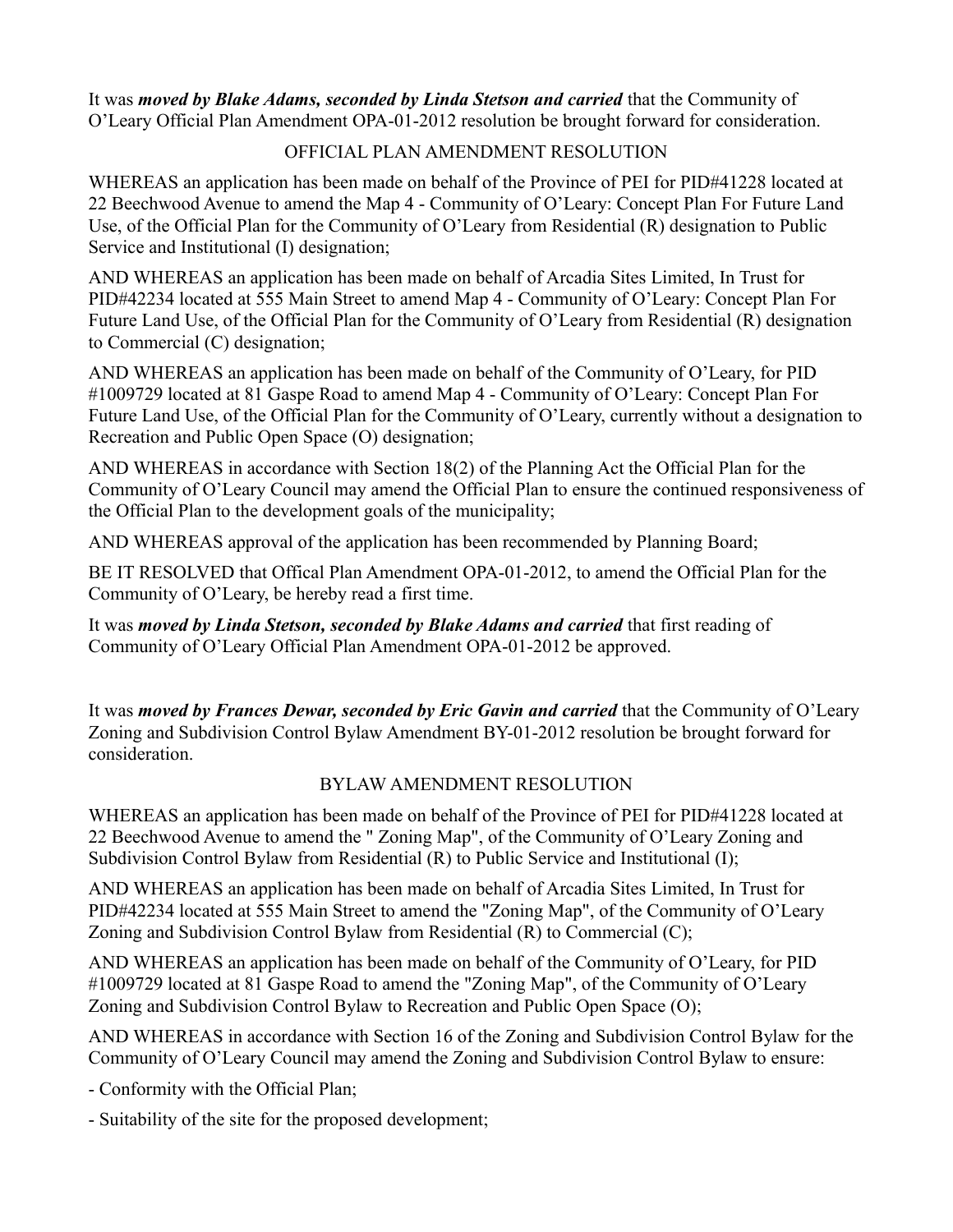- Compatibility of the proposed development with surrounding land uses, included both existing and projected uses;

- Adequately assess the desirability of the proposal.

AND WHEREAS approval of the amendments has been recommended by Planning Board;

BE IT RESOLVED that zoning bylaw amendment BY-01-2012, a bylaw to amend the Zoning and Subdivision Control Bylaw for the Community of O'Leary, be hereby read a first time.

It was *moved by Eric Gavin, seconded by Linda Stetson and carried* that the first reading of Community of O'Leary Zoning and Subdivision Control Bylaw Amendment BY-01-2012 be approved.

## Unsightly Premises

Bev reported that a quote for \$1500 has been received from Preston Murphy to demolish the unsightly premises at 5 Willow Avenue. Al White, Bylaw Enforcement Officer has advised that per the Community of O'Leary Property Standards and Upkeep Bylaw #10, we have the authority to proceed with the demolition. He advised that we should officially designate the contractor to perform the demolition and removal of debris, to contact our lawyer to alleviate any concerns we have about the process and to contact the RCMP requesting their presence when demolition occurs. It was *moved by B. Adams, seconded by F. Dewar and carried* that Council proceed with the demolition, designate Preston Murphy as contractor responsible for \$1500 and contact our lawyer for advice.

Capacity Building Fund resolution

It was *moved by Eric Gavin, seconded by Linda Stetson and carried* that the Community of O'Leary make application to the Gas Tax Capacity Building Fund to fund Official Plan, 2012.

The Council understands and commits that it will be responsible for its' designated share of the total eligible costs of the project, and will assume responsibility for any and all operating and maintenance costs resulting from the project.

Reports from departments

# ADIC

Frances and Linda reported they attended the West Prince Arts Council website launch and that they plan to help the ADIC with programming. The ADIC knitting club open house had a good turnout and a nice write up in the Journal. Recent dance had 64 in attendance, Credit Union donated some electronics, courses in art and decorating being planned for the fall, and a flea market to held soon. Stacie is using some fund raising money to buy a new CD player and is trying to find someone to fix the pool table.

# Streets and Sidewalks

Frances and Nancy did a survey of sidewalks and streets repair requirements and a letter will be sent to the Province regarding streets. The sidewalk from Oulton's Business Centre on Main Street to the corner of Barclay needs repair - to have Dale measure. Street cleaning was completed but Council not really happy with the job done this year. To advise Province of this and request it be done again. To have Dale clean the sidewalks a couple of times this summer using the pumper truck. To suggest to Province that west end of Main Street and Kent Street be widened. Ad to be placed in paper to give trees away from lagoon tree nursery.

# Sanitation and Properties

Blake and Eric reported that all is fine with the sewer system and the grass has been cut at the lagoon. They suggested the light bulbs should be changed in the boardroom.